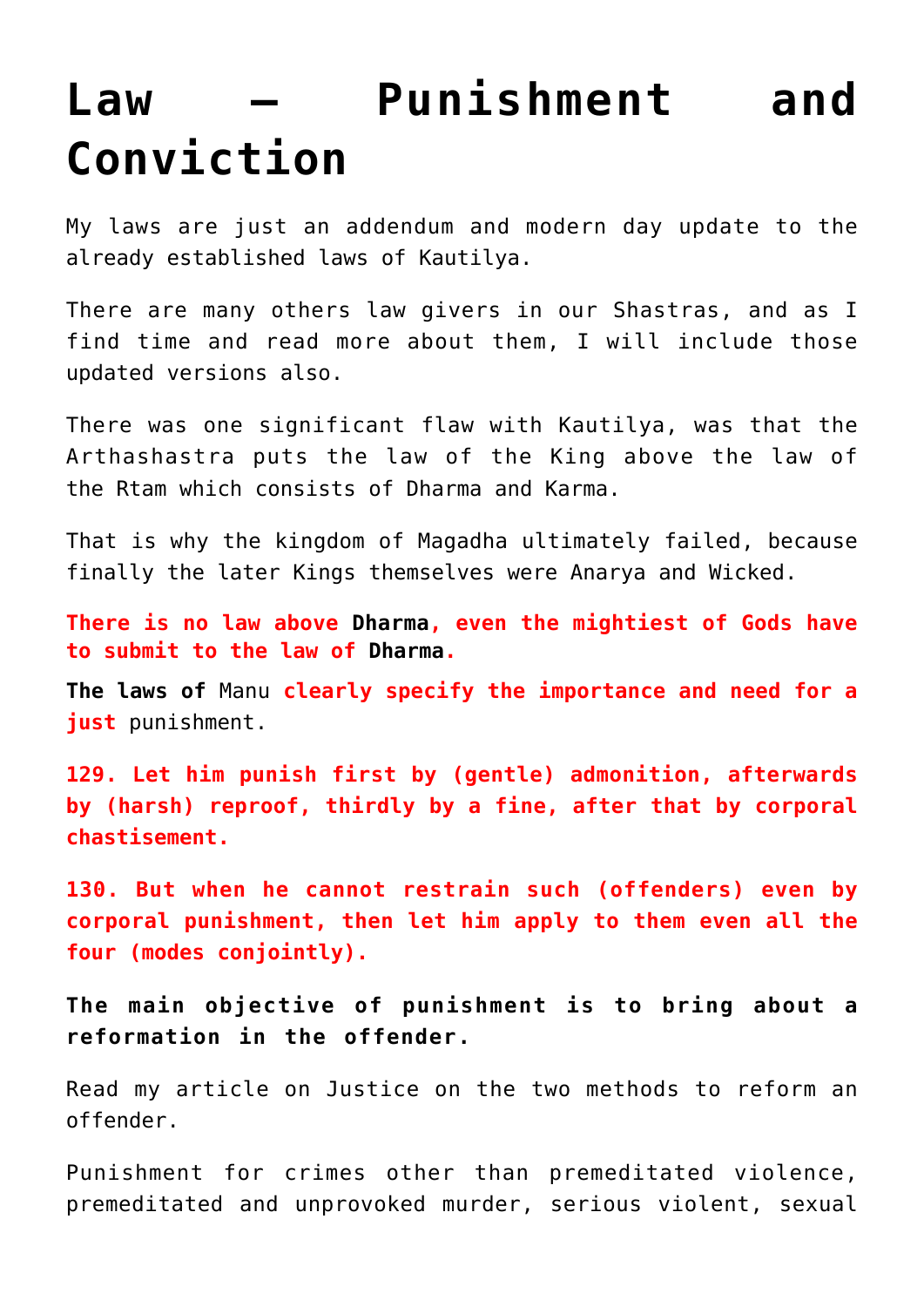and terrorist offenses must based on [Manu](http://aryadharma.world/manu/) described the four stages of [punishment,](http://aryadharma.world/punishment/) especially for young and impressionable minds.

This must be strictly followed.

Even for serious offences like corruption and tax dodging, the above stages of punishment must be followed, but for [corruption](http://aryadharma.world/laws_corruption-2/) and [tax dodging](http://aryadharma.world/laws_blackmoney/), fines should be imposed in the first instance itself.

Those who admit their sinful acts without appeals or multiple appeals in a court of [Justice](http://aryadharma.world/laws/justice/) must be given the following special exemptions:

- No lien or confiscation of their relatives or loved one's houses.
- No drinking of desi cow urine.
- No amputation of their legs or hands only for the first offence.
- A 40% reduction in the number of years and time spent for hard labour.

## In the crimes requiring confiscation or demolition of houses:

- If a relative or loved one brings about the surrender or capture of the offender, then that relative or loved one's house should not be confiscated or demolished even if the offender was staying in the same house.
- If the offender was being given shelter by anybody to escape from their crime, then the house of the person who gave them shelter must be confiscated.
- In the event the person who gave shelter was not aware of the crime of the offender, then this condition can be exempt, but this needs to be weighed extremely carefully to correctly assess if the person who gave shelter was truly unaware of the crime.

The reasonable limit of days before sentencing based on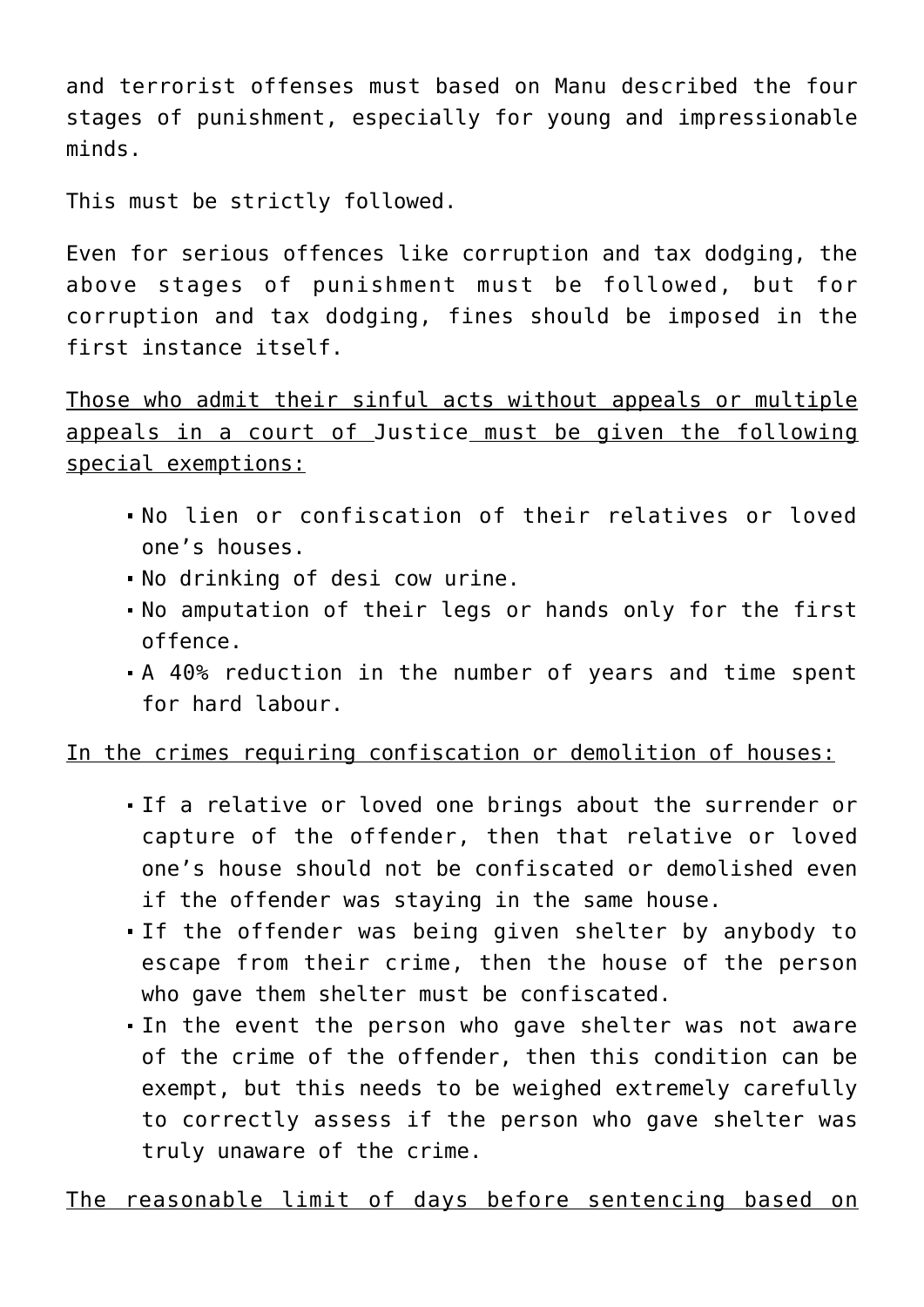unimpeachable proof is:

- 45 days for serious [violent, sexual and terrorist](http://aryadharma.world/laws/details-of-the-law/laws_violenceandsexoffenses/) [offences.](http://aryadharma.world/laws/details-of-the-law/laws_violenceandsexoffenses/)
- 90 days for other lesser [violent and sexual offences.](http://aryadharma.world/laws/details-of-the-law/laws_violenceandsexoffenses/)
- 75 days for [corruption](http://aryadharma.world/laws/details-of-the-law/laws_corruption-2/).
- 180 days for [tax dodging.](http://aryadharma.world/laws/details-of-the-law/laws_blackmoney/)
- 120 days for other offences involving [employees of the](https://aryadharma.world/concepts/thestate/employeesofthestate/) [state.](https://aryadharma.world/concepts/thestate/employeesofthestate/)
- 120 days for marital matters like divorce, child support, alimony.
- 240 days for other civil offences

In the event of unimpeachable authenticated proof, no trial at all is required.

The defendant can be sentenced within 15 days, if they cannot prove that the unimpeachable proof was fake within a reasonable limit of a maximum of 15 days before sentencing.

This unimpeachable proof does not have to be just during the duration of committing the crime, any proof of these criminals' involvement even before or after the crime is sufficient for conviction.

There is no provision for appeal to higher courts of law for such convictions where unimpeachable proof is provided.

Before an offender is made to drink desi cow urine, it must be ensured that the desi cow urine is sterilized so that no germs affect the health of the offender.

In the same way the donkey urine must also be sterilized to protect the health of the offender.

100% concentrated donkey and cow urine should never be used. It should also be diluted as per health requirements suitable to human health.

Amputation of the arms must be done above the elbow.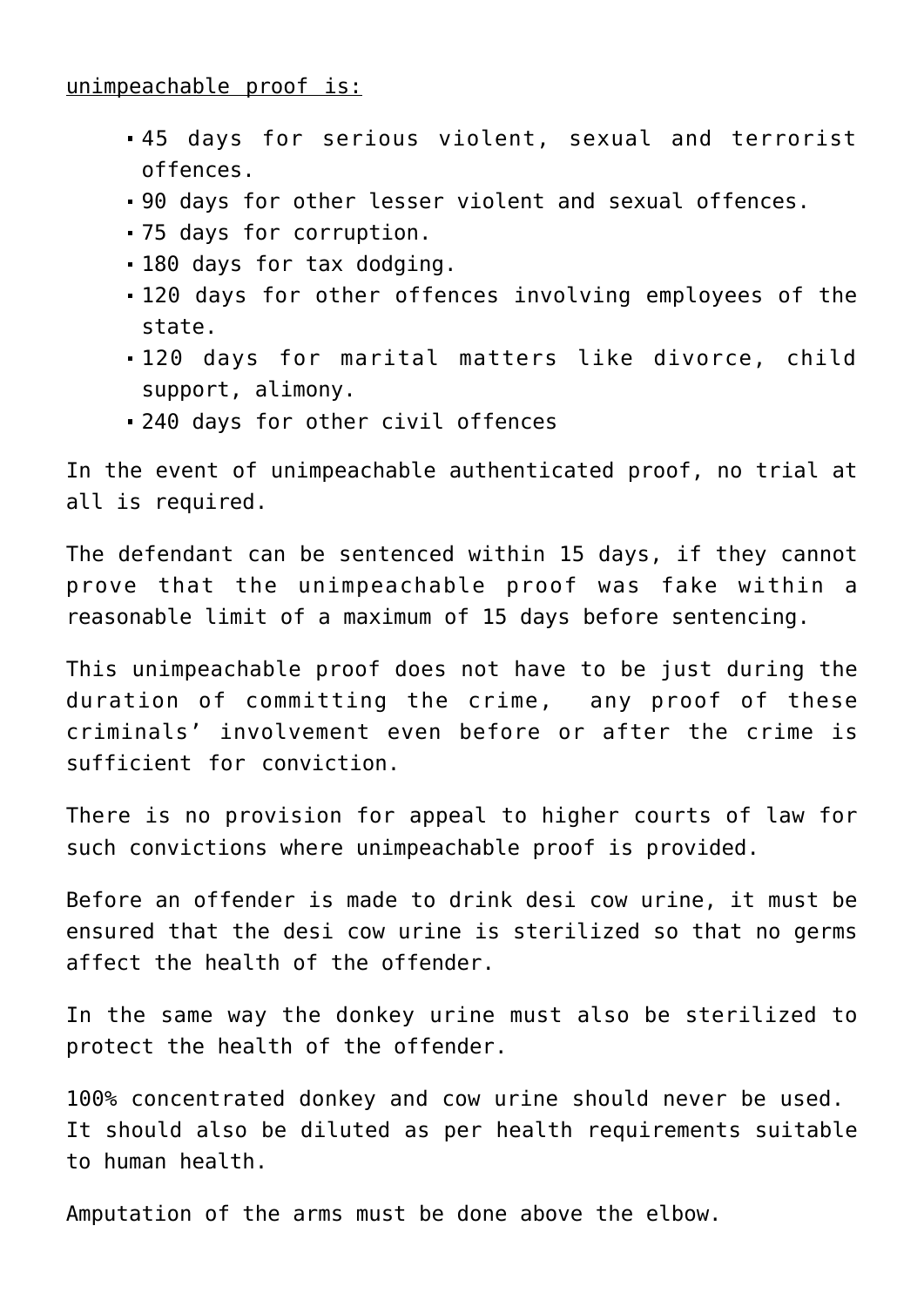Amputation of the legs must be done below the knee.

The basic thing to remember is that punishment should be like Karma — do not judge a person by his last actions alone, but by the sum of his actions and also his actions in the future.

**Condemn not the person, but the bad quality in that person.**

Read my article on [Dharma](http://aryadharma.world/dharma/) and how [Lord Ram](http://en.wikipedia.org/wiki/Rama) applied this principle all his life even to [Ravana](http://en.wikipedia.org/wiki/Ravana), the man who kidnapped his wife [Sita.](http://en.wikipedia.org/wiki/Sita)

In cases of crimes where there are victims, the [Arya](https://aryadharma.world/whoisanarya/) judge should also consider the opinion of the victims and their families and then decide the quantum of punishment.

Kidnappers, premeditated and unprovoked murderers, rapists, terrorists, rioters, inciters and thugs who harm another and violent criminals who are violent for selfish personal gain or perform violent against innocent law abiding people deserve the strongest of punishments as I have described in my laws.

Before these punishments are given for serious violent, sexual and terrorist offenders, we should harvest one kidney and any other organ that wont kill them but benefit others.

This also applies to those instigating, abetting and executing serious [violent, sexual and terrorist offences.](http://aryadharma.world/laws_violenceandsexoffenses/)

There should be a daily local broadcast on local channels for at least 10 minutes on the punishments meted out to such people at a late hour when most children are sleeping.

There should also be a Internet website accessible over mobile phone and computer.

Both the text and video of the offences and punishment should be displayed.

The [True Temples](http://aryadharma.world/concepts/truetemples/) for the [Wicked](http://aryadharma.world/wicked/) and [Anarya](http://aryadharma.world/whoisafool/) can be built in the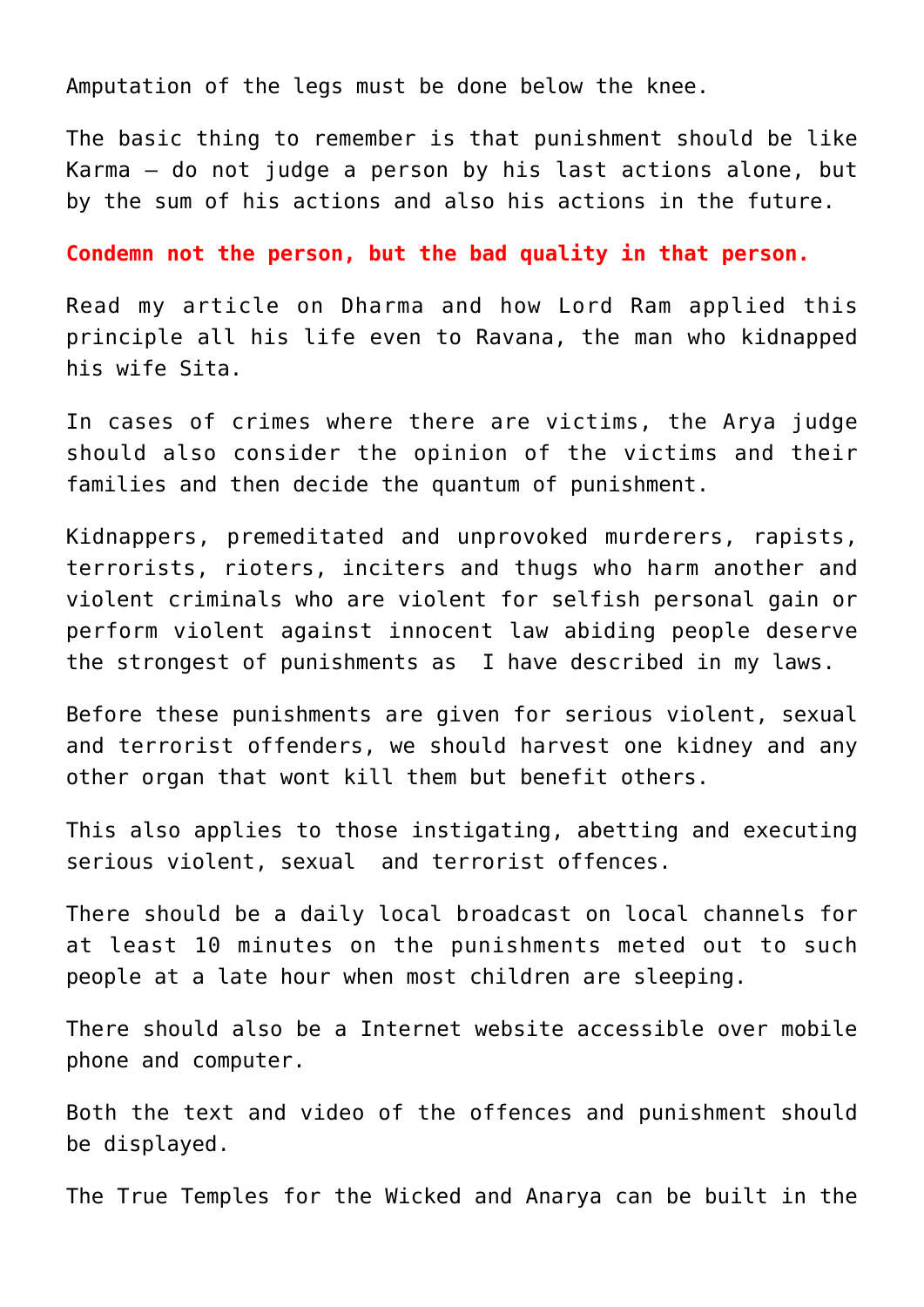prisons.

It can also be built in wastelands, arid areas and deserts where not many people live.

These [True Temples](http://aryadharma.world/concepts/truetemples/) for the [Wicked](http://aryadharma.world/wicked/) and [Anarya](http://aryadharma.world/whoisafool/) should be completely financed and run by the state, more specifically run by the [defenders of the State.](http://aryadharma.world/defendersofthestate/)

No profit should ever be derived from the labours of these prisoners.

They should always be completely shaved — no head hair, beard or moustache.

Their head should be always be shaved only with donkey urine for the first year.

After a year of serving their sentence, their head can be shaved with water or other suitable shaving accompaniments.

The men should be stripped naked.

The men can only buy undergarments after working for 100 days.

The women should not be stripped naked but they should be given bright yellow tracksuits or jumpsuits or other womens work clothes or even salwaar kameez.

Their head should also be shaved with donkey urine for the first year.

The [Anarya](http://aryadharma.world/whoisafool/) and [Wicked](http://aryadharma.world/wicked/) must be put to daily hard labour in these local areas, for building tanks, ponds, canals, roads and planting and taking care of trees.

They can also be used to plough fields and sow and harvest crops.

They should be dealt in the harshest manner if they oppose or try to escape their work.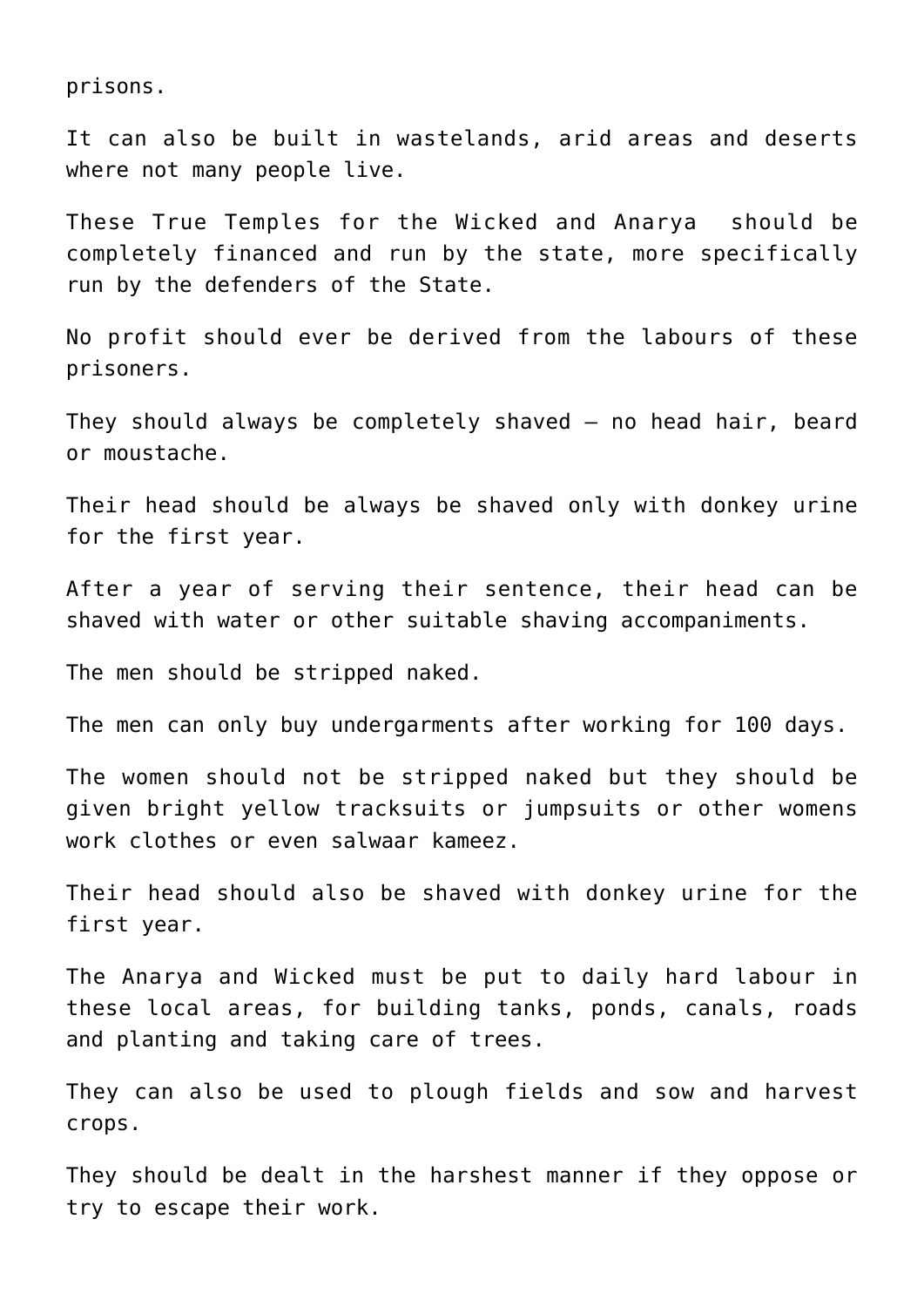If they resist violently and cause another harm, violence can be used against them to subdue them and if this violence results in their death, no charges should be brought the person against whom the violence was directed.

Their spirit should be completely broken.

They must follow the same routine below everyday:

- Wake up by 5am to the sound of [Bhajans](https://en.wikipedia.org/wiki/Bhajan) of all religions.
- Ablutions and have cold water bath and get ready by 530am to the sound of [Bhajans](https://en.wikipedia.org/wiki/Bhajan) of all religions.
- Perform **FIFITH** Dhyan in silence from 530am to 615am
- Have [Satvik](https://en.wikipedia.org/wiki/Sattvic_diet) breakfast from 615am to 645am
- By 7am start physical work and hard labour for serious offenders, start other skill based work for lesser offenders. Skills that will come to use for them once they leave prison.

All violent, sexual and terrorist offenders and repeat corruption and tax dodgers deserve physical work. Serious violent, sexual and terrorist offenders deserve hard labour.

- [Satvik](https://en.wikipedia.org/wiki/Sattvic_diet) tea break at 1030am for 30 minutes
- Resume work from 1100am to 1230pm
- [Satvik](https://en.wikipedia.org/wiki/Sattvic_diet) lunch at 1230pm to 130pm
- Resume work from 130pm
- [Satvik](https://en.wikipedia.org/wiki/Sattvic_diet) tea break at 330pm for 30 minutes
- Resume work from 4pm to 530pm
- Return to the True Temple for the [Wicked,](http://aryadharma.world/wicked/) and have a cold water bath to the sound of [Bhajans](https://en.wikipedia.org/wiki/Bhajan) and be ready for  $\Box$  Dhyan by 630pm
- Perform **FIRITH** Dhyan in silence from 630pm to 715pm
- Have [Satvik](https://en.wikipedia.org/wiki/Sattvic_diet) dinner from 730pm to 8pm to the sound of Bhajans of all religions.
- Free time from 830pm to 9pm to the sound of [Bhajans](https://en.wikipedia.org/wiki/Bhajan) of all religions.

Free time only includes time to talk to other prisoners or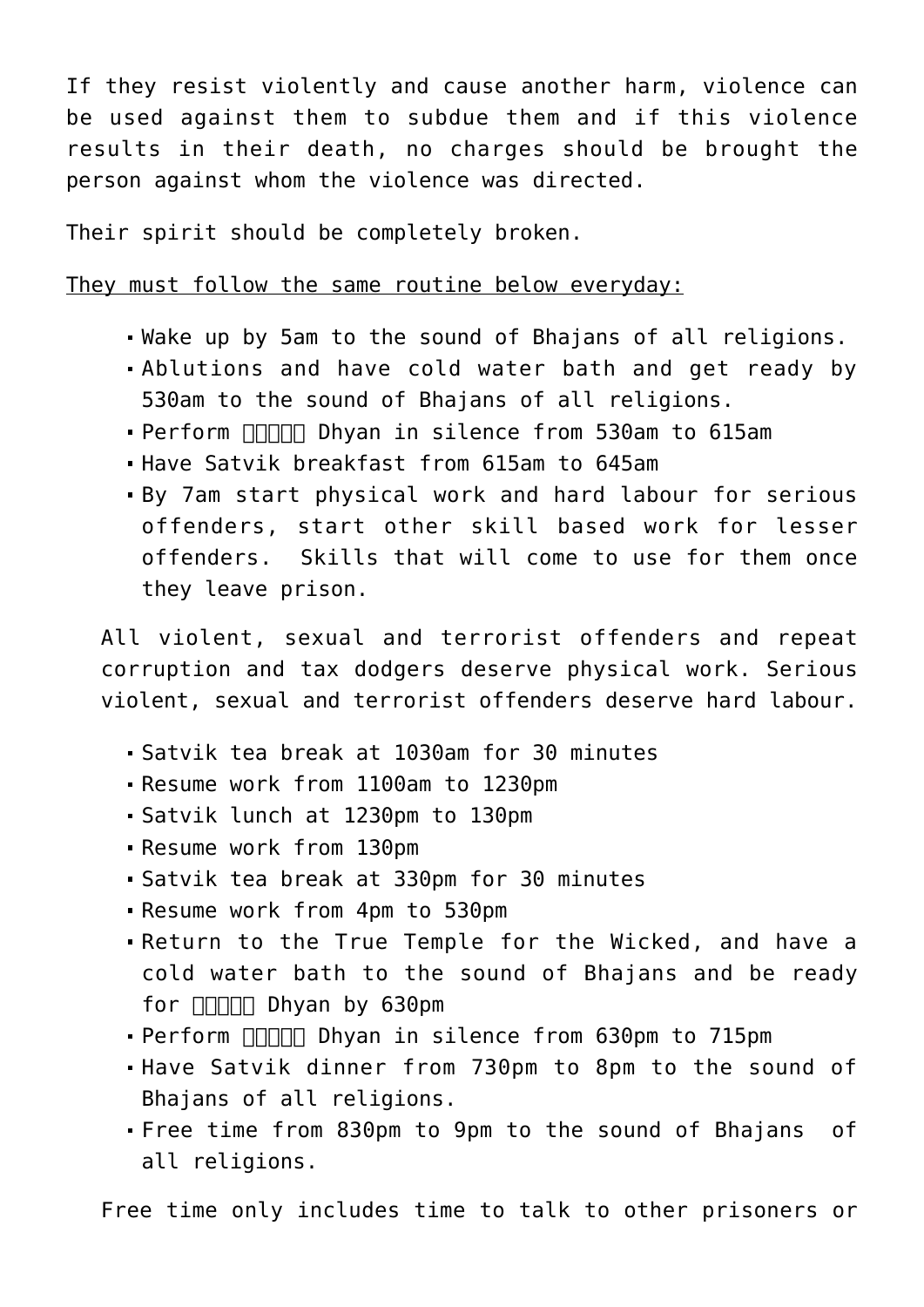their relatives who visit them.

Lights out by 9pm.

Suggested [bhajans](https://en.wikipedia.org/wiki/Bhajan) should be from all religions of [Bharat.](http://aryadharma.world/bharat/)

Some I personally listen to often and recommend to be played include Hanuman Chalisa (MS Subbulakshmi and Pandit Jasraj/Shankar Mahadevan), Vishnu Sahashranama (MS Subbulakshmi) Mahamrityunjaya Mantra(Pandit Jasraj), Gayatri Mantra(Pandit Jasraj and Subha Mudgal), Sri Rudram, Pibare Ramrasam(MS Subbulakshmi), Ram Raksha Stotram, Krishna Mahamantra(Subha Mudgal), Ganapathi Maha Mantra (Subha Mudgal), Om(Subha Mudgal), Hai Tuj Me Sab (Ustad Shujat Ali Khan), Umr Bhar Doonda Kiya(Ustad Shujat Ali Khan), Ya Khwaja Moinudeen (Ustad Shujat Ali Khan), Shahbaz Kalandar Lal(Ustad Nusrat Fateh Ali Khan), Ali Maula Ali(Ustad Nusrat Fateh Ali Khan), Allah Muhammed Char Yar (Ustad Nusrat Fateh Ali Khan), Amazing Grace(Susan Boyle), Will the Circle be Unbroken(Carter family), Precious Memories(Loretta Lynn), Swing Low Sweet Chariot(Loretta Lynn), The Masterpiece(Johnny Cash) and The Christmas Guest(Johnny Cash). My youtube Bhajans channel can be found at [https://bit.ly/3uWhgvK.](https://bit.ly/3uWhgvK)

After they serve the actual punishment for [violent, sexual and](https://aryadharma.world/laws/details-of-the-law/laws_violenceandsexoffenses/) [terrorist offences](https://aryadharma.world/laws/details-of-the-law/laws_violenceandsexoffenses/), toilet breaks and water breaks can be allowed for 10 minutes every two hours of their work period.

They can be allowed one rest day from work every 45 days, but the rest of the routine for **FIFILED** Dhyan will continue every day.

They should never be served meat or even eggs.

They should not have access to any form of entertainment that includes the TV and Internet or even newspapers.

They should not have any clocks. They should not have any calendars.